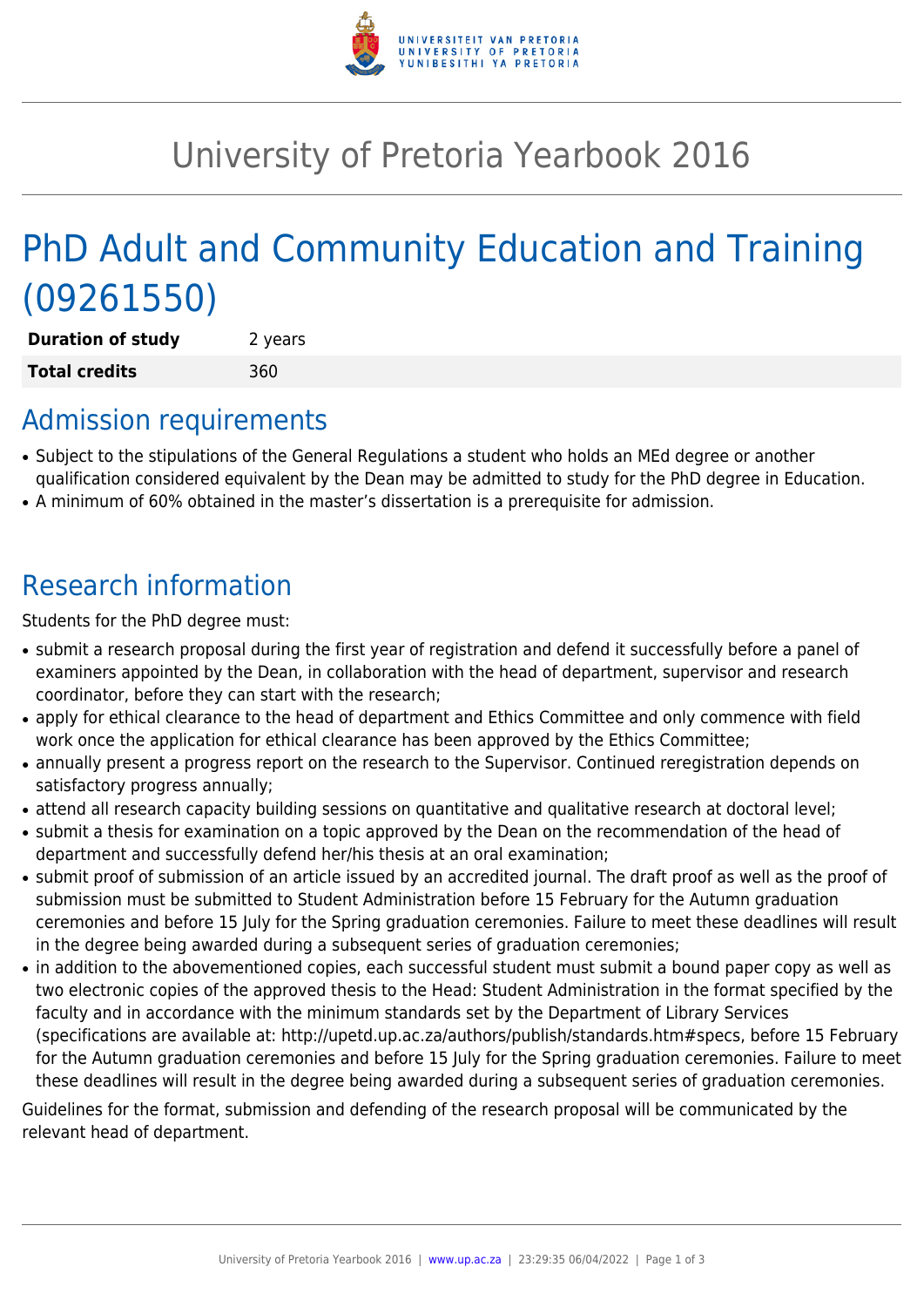

### Curriculum: Year 1

**Minimum credits: 360**

#### **Core modules**

[Thesis: Adult and community education and training 990](https://www.up.ac.za/parents/yearbooks/2016/modules/view/ACT 990) (ACT 990) - Credits: 360.00